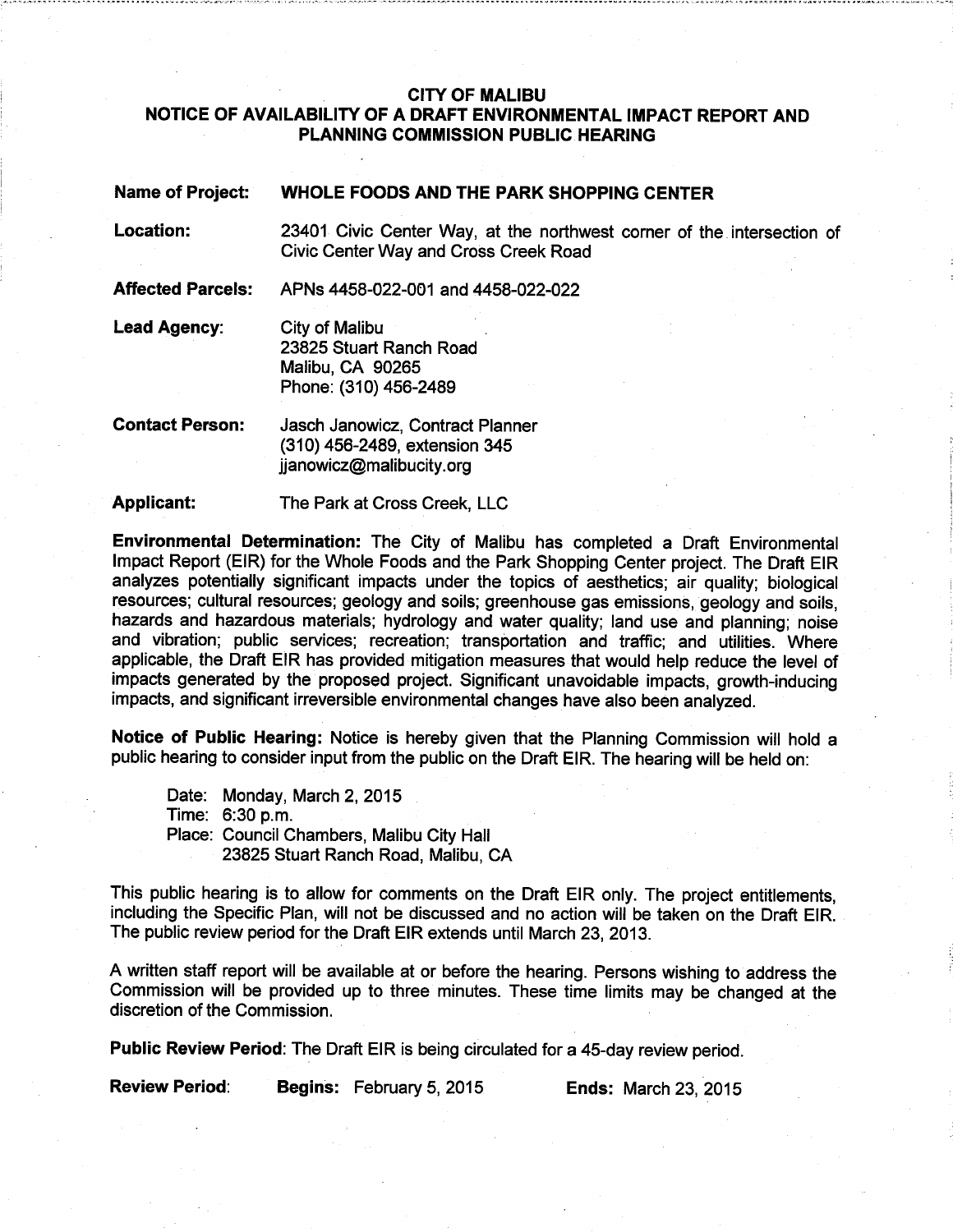Written comments will be received by the City of Malibu Planning Department until 5:30 p.m. on March 23, 2015. Written comments received during the review period and public testimony received during the public hearing will be responded to in writing and included in the Final EIR.

Purpose of Review: The purpose of this review is to allow public agencies and interested members of the public the opportunity to share expertise, disclose agency analysis, check for accuracy, detect omission, discover public concerns and solicit counter proposals pursuant to CEQA Section 15105 (Public Review Period for a Draft EIR or a Proposed Negative Declaration or Mitigated Negative Declaration).

Submitting Comments: Comments may be submitted, in writing, by 5:30 p.m. by March 23, 2015. Agency responses to this. Notice of Availability should include the name, address, and telephone number of the person serving as the primary point of contact for this project within the commenting agency. Comments should reference the Whole Foods. and the. Park EIR (SCH No. 2012041087) and should be addressed to

> Jasch Janowicz, Contract Planner City of Malibu Planning Department 23825 Stuart Ranch Road Malibu, CA 90265

Availability of Environmental Documentation: The Draft EIR is available for review during regular business hours at:

City of Malibu City Hall Malibu Library Malibu, CA 90265-4861 Malibu, CA 90265

23825 Stuart Ranch Road 23519 West Civic Center Way

The Draft EIR may also be found on the City's website at www.malibucitv.orq. CDs containing the Draft EIR may be purchased for \$2.00 at City Hall. Responsible agencies have been provided a CD of the document along with a copy of this notice.

## Project Description:

The Whole Foods and the Park project (proposed project) includes the development of two parcels totaling 5.88 acres. The project site is currently vacant. The proposed project consists of a new, 38,425 square-foot community shopping center in the Civic Center area of the City of Malibu. The floor area ratio (FAR) for the project would be 0.15. The shopping center is designed to be anchored by a 24,549 square-foot Whole Foods Market and four smaller commercial retail buildings totaling 13,876 square feet. The buildings would have pitched roofs up to 28 feet in height and would surround a central parking area with walkways, landscaping, and outdoor amenities integrated throughout. The proposed project is intended to provide a variety of community and visitor-serving commercial uses, including up to 4,000 square feet of restaurant use and approximately 4,800 square feet designed for outdoor seating and dining.

Primary vehicle access would be provided from a driveway on Civic Center Way. that is designed to align with the driveway serving the Malibu Country Mart across the street. Secondary access would be provided via a driveway on Cross Creek Road; a private street. The site is designed with a clockwise service access routing scheme utilizing a one-way northbound service road along the westerly property line to the loading dock area. All delivery trucks with three axles or more would be required to enter and exit the project through the primary entrance at Civic Center Way. Stop signs, stop lines, and crosswalks have been added within the parking fot to provide right-of-way control and guidance to motor vehicles and pedestrians. The project